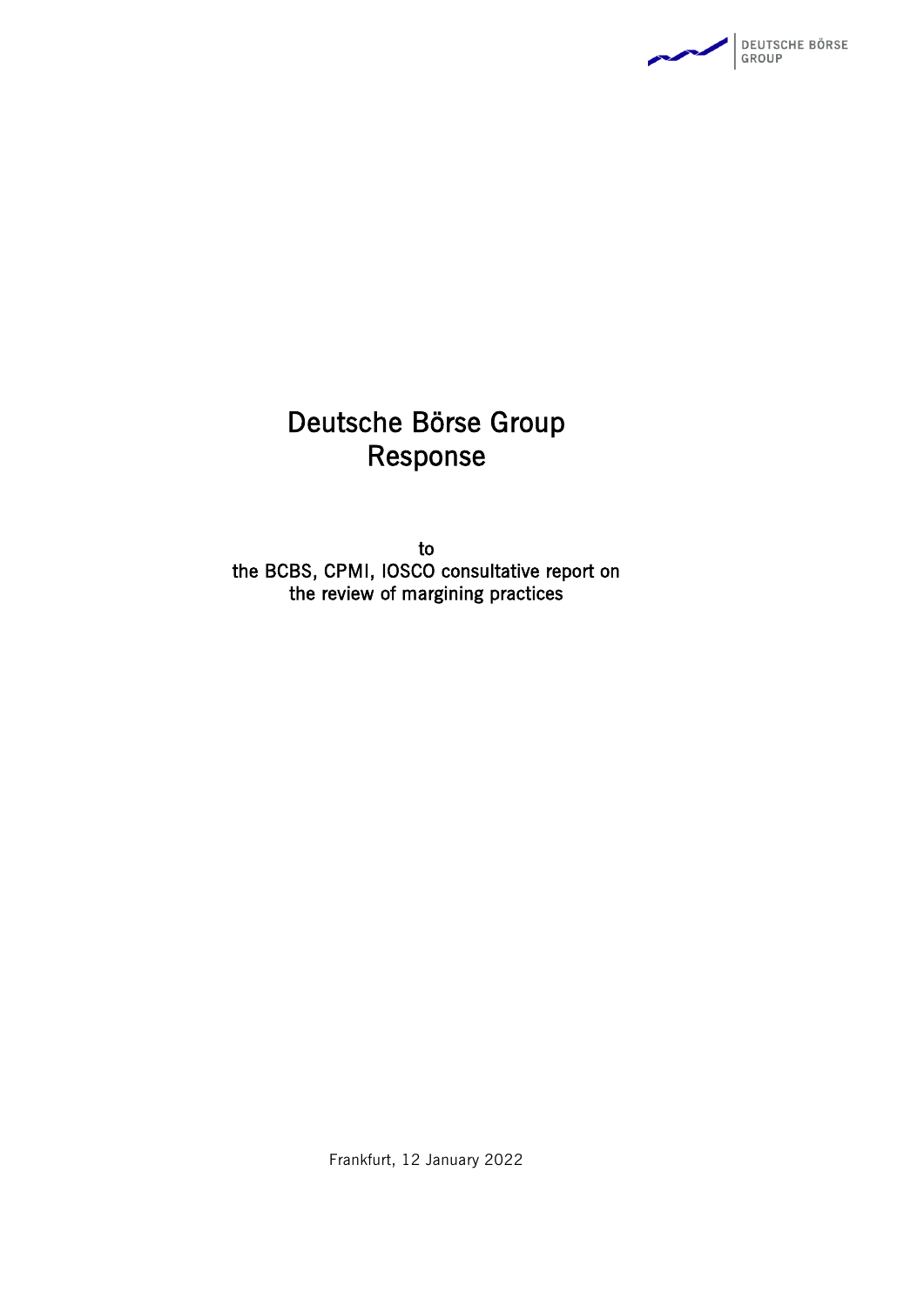## A) Introductory Remarks

Deutsche Börse Group (DBG), in particular its central counterparties (CCPs) Eurex Clearing and ECC, appreciates the opportunity to provide feedback to the consultative report on the review of margining practices by the joint working group of the BCBS, CPMI and IOSCO.

Eurex Clearing AG is an EMIR authorized CCP and provides clearing services for cash and derivatives markets in listed and over-the-counter (OTC) financial instruments. European Commodity Clearing AG (ECC) is an EMIR authorized central counterparty (CCP) and provides clearing services for spot and derivative commodity contracts.

DBG appreciated the joint working group's assessment of margining practices both in centrally cleared and non-centrally cleared markets. While we find the report appropriately describes the level of transparency, responsiveness, and performance of CCP margin models, the report's analysis of non-centrally cleared markets appears limited in depth. We believe this to be a consequence of the relative lack of available data in the non-centrally cleared space compared to cleared markets and would agree with the joint working group's findings that further policy work should ensure sufficient data for comprehensive analysis and better understanding and transparency of uncleared margin models' performance and market participants' preparedness (for details please see our answers to questions 1, 4b, 5, 6 and 9).

We believe CCPs have performed quite robustly in the recent period of unprecedented volatility induced by Covid-19, proving their resilience and the effectiveness of the G20 reforms. Nevertheless, the increase in margins observed during last year's market turmoil has generated renewed attention into liquidity preparedness, transparency of margin model methodologies and anti-procyclicality measures. While margin calls increased on DBG's systems as well as a result of market movements, margin models and anti-procyclicality measures (APCs) foreseen in EU regulation and applied by EU CCPs have worked as intended, smoothening the increase. We can also confirm that our Clearing Members had no issues meeting any additional margin requirements (for details, please refer to our answers to questions 2a and c).

Further, CCPs already provide a high level of transparency through various channels as described in the report and further explored in the questionnaire below (please refer to our answers to questions 1, 2b and 4a for details). Almost exclusively covering CCP margining practices, the report lacks an in-depths analysis of any transparency issues in relation to the client-intermediary relationship.

Nevertheless, we acknowledge the importance of transparency of margining practices and procedures for Clearing Members and the clients to be able to predict liquidity needs under different market conditions. DBG has therefore picked up market participants' suggestions for improvements after the Covid-19 stress period and has been participating in industry discussions, constantly enhancing existing disclosures (please see our answers to questions 1 and 2b for details). We are committed to further increase transparency and we would encourage other stakeholders to follow this principle as well. We consider the joint working group's report as a useful inspiration and contribution to such discussions.

Importantly, the joint working group's report rightly alludes to the diversity of model choices for CCPs depending on asset classes cleared and their regulatory environment, the variety of antiprocyclicality control tools available and used by CCPs as well as the variety of factors that affect the size of margin calls. Taking into account these necessary varieties, we would support ensuring a data-driven, outcomes-based approach to anti-procyclicality on a global level. As per our answer to questions 3 and 4, we believe that further work in measuring procyclicality, defining policy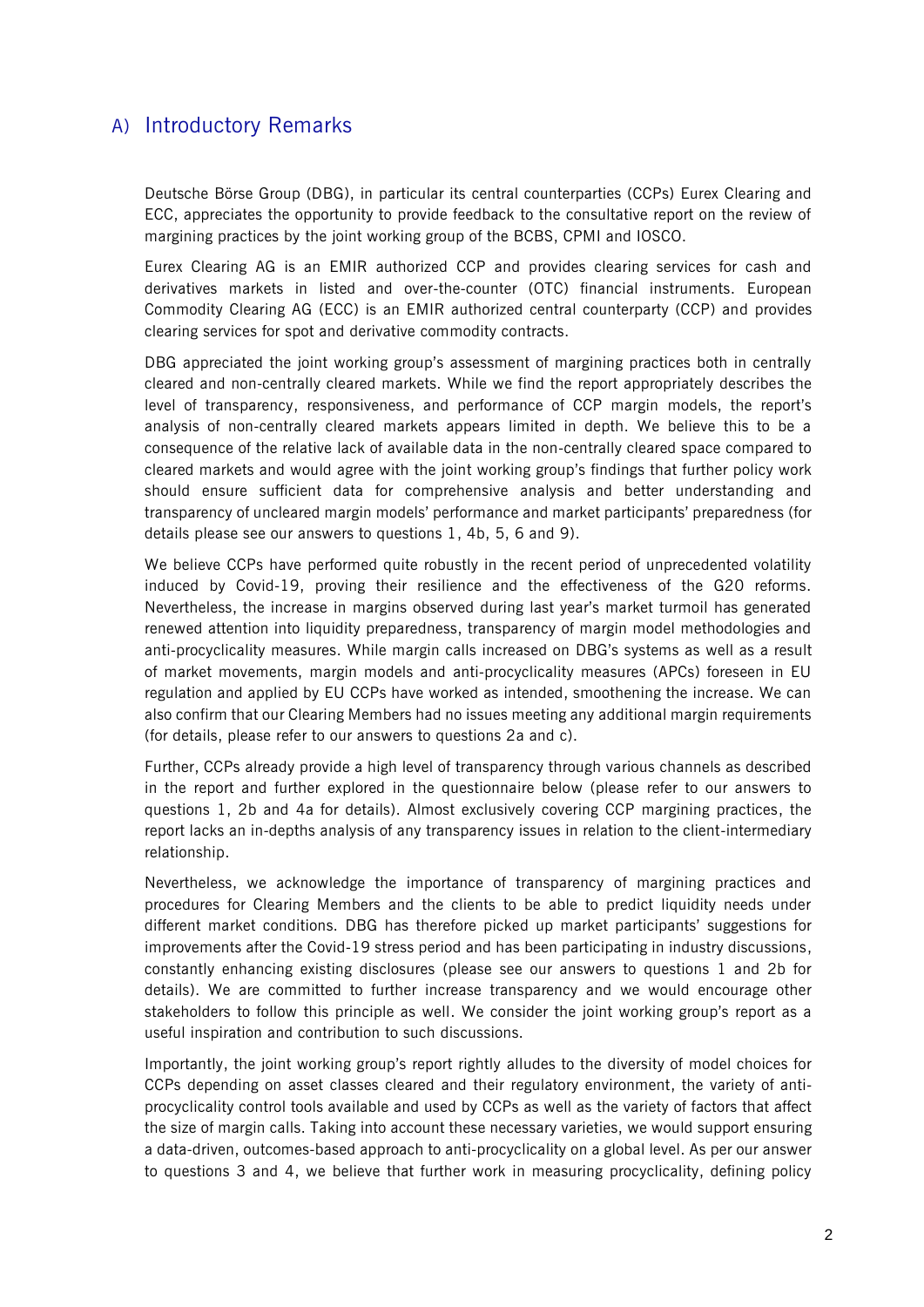goals in the context of those measures and increasing transparency regarding such measures would be useful with a view to ensure aligned and comparable outcomes on a global level, building on regular disclosures of agreed procyclicality metrics and a CCP framework that sets and annually reviews target values for those metrics.

Lastly, we would also like to highlight the importance of the joint working group's further work in this area with a view to ensure international convergence as much as possible. We would also deem this relevant for the parallel work done by EU authorities assessing the effectiveness of existing anti-procyclicality measures in the EU and would encourage the international standard setting bodies and local authorities to coordinate their current work to the extent possible.

## B) Detailed comments to the questionnaire

1. Does the report accurately describe the key market events of the Covid-19 related period of stress from February to April 2020 and its effects on the magnitude and frequency of the calculation and payment of margin in centrally and non-centrally cleared markets? If not, in what ways are the descriptions not fully representative of the events? Are there any other important events or effects missing? If so, please provide any information or data that are relevant to the missing events or effects to the extent feasible.

While the report aims at covering both centrally and non-centrally cleared markets, DBG believes that the joint working group's report accurately describes the key markets events and impacts of the Covid-19 induced market stress for centrally cleared markets. However, while the report provides comprehensive analysis of CCP data, the analysis of uncleared markets appears limited, providing only cursory coverage of non-centrally cleared markets. This is understandable given relative lack of transparency compared with the available data of cleared markets. However, for the few data points available, the report appears to stay away from more in-depth analyses. The large mismatch between both size and variability of regulatory vs discretionary margin calls provided by Acadia was not considered either in terms of efficacy of non-cleared margin rules in achieving its objectives nor in the context of procyclicality of a component where market participants can more quickly reflect market volatility.

We therefore believe that one of the key findings of the joint working group's report is that we need more available data in the uncleared space to provide a comprehensive analysis.

The market turmoil caused by Covid-19 in 2020 has intensified the discussion about increasing transparency on CCPs' risk management and margin methodologies. While CCPs already provide a high level of transparency through various channels, Eurex Clearing for example has picked up market participants' suggestions for additional metrics on antiprocyclicality to facilitate the industry discussion on margin procyclicality during the peak of the pandemic. For example, Eurex Clearing has decided to publish an additional data set with product level back-testing results in order to allow for a more comprehensible interpretation of margin coverage and better analysis of the procyclicality properties of the margin model.

CCPs globally have continued to demonstrate their commitment to enhance existing disclosures by participating in industry discussions around transparency. For example, in a constructive dialogue with Clearing Members and clients, the CCP industry has been working successfully to standardize and improve the disclosures and PQDs since their introduction. While we are committed to further increase transparency and would agree that the PQDs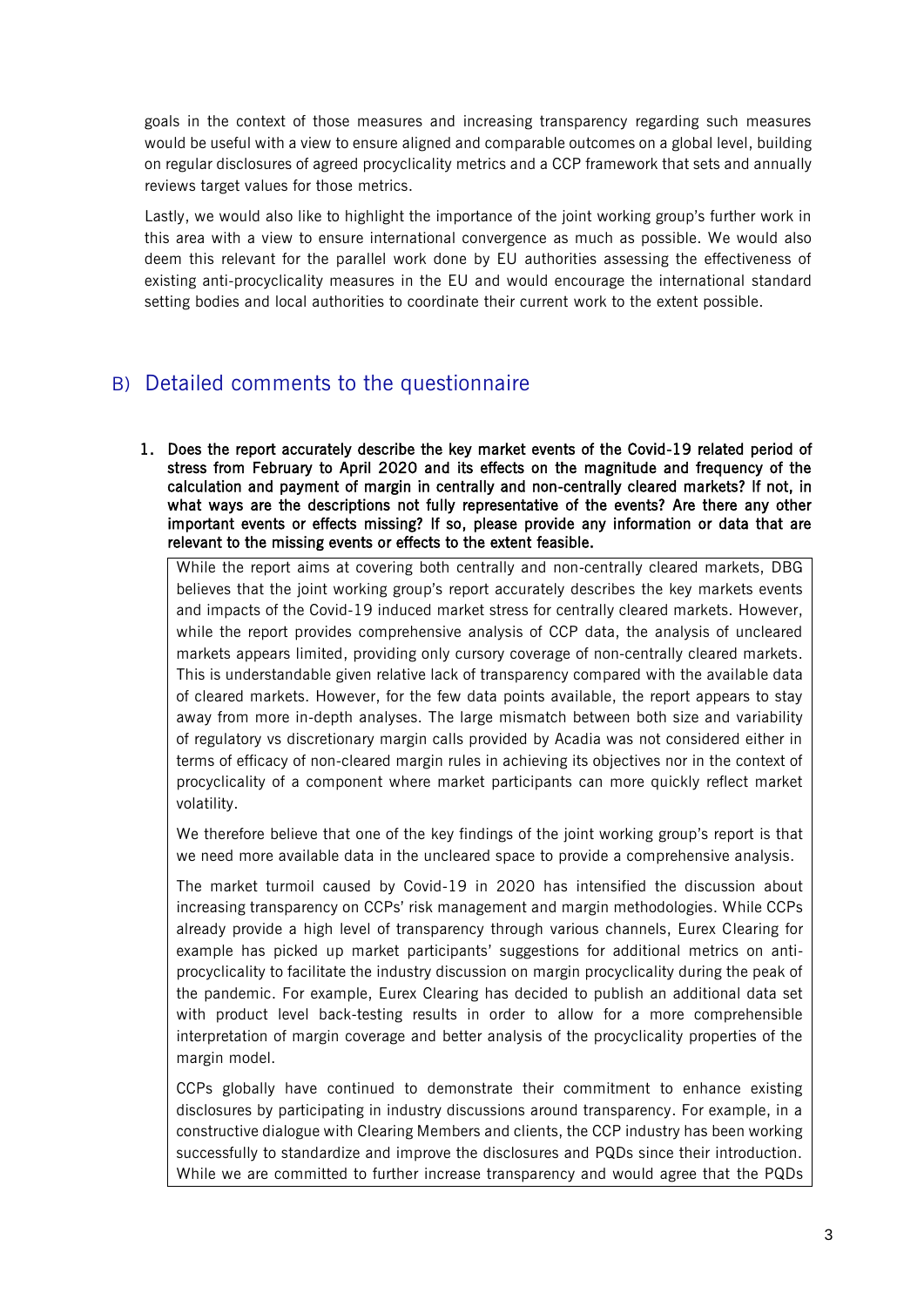could be published more frequently and that additional procyclicality metrics could be disclosed by CCPs to ensure even more predictability for market participants, we would encourage other stakeholders to follow this principle as well. We would welcome if the joint working group's further work would inspire a general increase in reporting and transparency.

In this context, we would like to highlight as well that from our perspective issues relating to transparency of non-centrally cleared derivatives did not receive much coverage in the report – chapter 4 covering issues of transparency of margining practices almost exclusively covered CCP margining practices (from various perspectives) but brushed aside concerns over transparency in a client-clearer relationship. Accordingly, chapter 3.3 appears to be lacking in depth and stands in contrast to the stellar analysis of procyclicality of CCP margins.

2. Does the report draw appropriate conclusions from the presented observations and analysis of the various aspects of centrally and non-centrally cleared margin during the 2020 stress period? If not, in what cases do you feel the conclusions are not justified by the included analysis? Are there any areas or specific topics of analysis you consider to be missing? If so, please provide any information or data that are relevant to the extent feasible. Please set out your views across the following sections:

#### a. The drivers of margin calls during the period of market stress covered by the report.

DBG acknowledges a strong increase in intraday margin calls during the stressed period in March 2020. At Eurex Clearing for example, the volumes of intraday margin calls increased tenfold while the number tripled compared to 2019's averages. There were no unscheduled margin parameter updates. The majority of intraday margin calls were driven by strong market movement – Variation Margin collection for ETD products. Eurex Clearing's Initial Margin model, Prisma, incorporates new market information automatically and smoothly transitions to a new volatility environment. The algorithmic nature of the margin model results in predictability of margin response to a volatility scenario. The applied anti-procyclicality measures (APCs) worked in a way that the Initial Margin increased gradually and to a much lesser extent than the volatility. Moreover, we confirm that Clearing Members had no issues meeting the intraday margin calls but that overcollateralization during the stressed period in March 2020 plummeted before it returned to pre-stress levels in April 2020. This behavior is expected, and it served as an additional buffer.

#### b. The current level of transparency in margin practices by CCPs and intermediaries.

While we generally agree with the CCPs' perspective in chapter 4.1 of the report, DBG acknowledges the importance of transparency across margining practices and procedures for intraday margin calls both towards Clearing Members and the clients which were also expressed in the following chapters to be able to predict liquidity needs under different market conditions.

From our point of view, however, it should be stressed that scheduled margin calls, although perfectly predictable, do not represent a superior solution, especially during the volatile times as there is a trade-off between predictability and uncovered CCP exposures. The report compares mainly ad hoc vs. scheduled margin calls leaving out the concept of event-driven risk framework – meaning margin calls are not performed at the specific hour but the Clearing Member exposure is monitored throughout the entire trading day and acted upon in case the operational thresholds according to the CCP risk appetite are breached.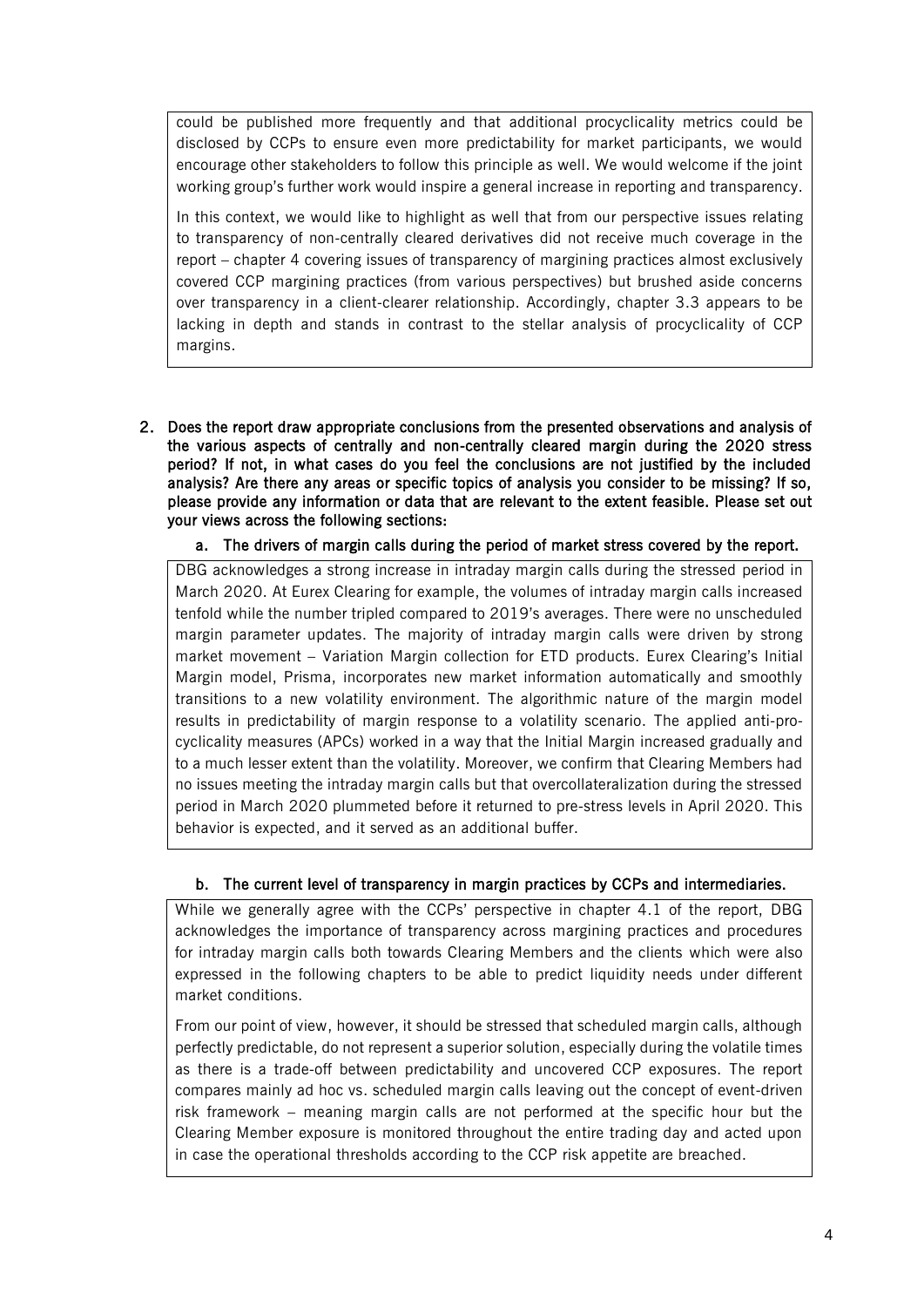With regard to intermediaries and clients' feedback to data and tools made available by CCPs to allow for predictability of margin calls/developments in chapter 4.2 and 4.3, we would like to highlight as well that both the margin calculation methodology and the thresholds are disclosed for example by Eurex Clearing in detail in a designated portal or webpage. Additionally, both Clearing Members and Disclosed Clients have access to intraday margin reports with 10-minute frequency, which enable them to actively monitor daily exposure and predict future margin calls.

Further, the report correctly points out that several of the CCPs provide margin estimators. It should be noted that in the EU, the regulatory framework for CCPs EMIR requires CCPs to provide such estimators. Both Eurex Clearing and ECC are such CCPs providing a tool not only for Clearing Members and clients to recalculate Initial Margin requirements and simulate the impact of position (or margin parameter) changes but also for the general public to estimate margin requirements for hypothetical portfolios. DBG is therefore supportive of such margin estimators for hypothetical portfolios, whereas we are concerned of the usefulness and feasibility of a simulating tool with what-if/hypothetical scenarios. Please also refer to our answer to question 4a for further information on the margin estimators and our perspective on the effectiveness of hypothetical scenarios vs pre-determined scenarios.

In addition, Eurex Clearing for example, sheds more light on various important aspects of its risk management framework in our 'Pioneering CCP transparency' series. As mentioned in our answer to question 1, in the most recent part of that series Eurex Clearing provided additional insights into several back-testing and procyclicality measures for its key products, allowing market participants to deepen their understanding of margin dynamics.

To conclude, CCPs already provide a high level of transparency of their margining practices through various channels. Nevertheless, DBG is committed to further increase transparency and facilitate market participants' understanding of margining practices and we would encourage other stakeholders to follow this principle as well.

In this context, please also refer to our answer to question 1 regarding the lack of an in depth analysis of transparency issues in the client-intermediary relationship.

#### c. The preparedness of intermediaries and clients for meeting the increased margin calls seen during the period of market stress covered by the report.

DBG acknowledges the overall report conclusion that Clearing Members/intermediaries did not have any exceptional operational hurdles to meet the margin calls.

#### d. The relationship between margin demands and other liquidity demands during the period February–April 2020.

No comment.

#### 3. Do you agree with the proposals for further international work regarding good practices, metrics and disclosures concerning procyclicality in CCP IM models? Are there other aspects of CCP IM where additional disclosures should be prioritized for further work?

Please also refer to our response to questions 1 and 2b regarding the level of transparency of CCP margin models.

We see existing work as very important for fostering good practices and aiming at global harmonization. We see the need for further development especially in the areas of measuring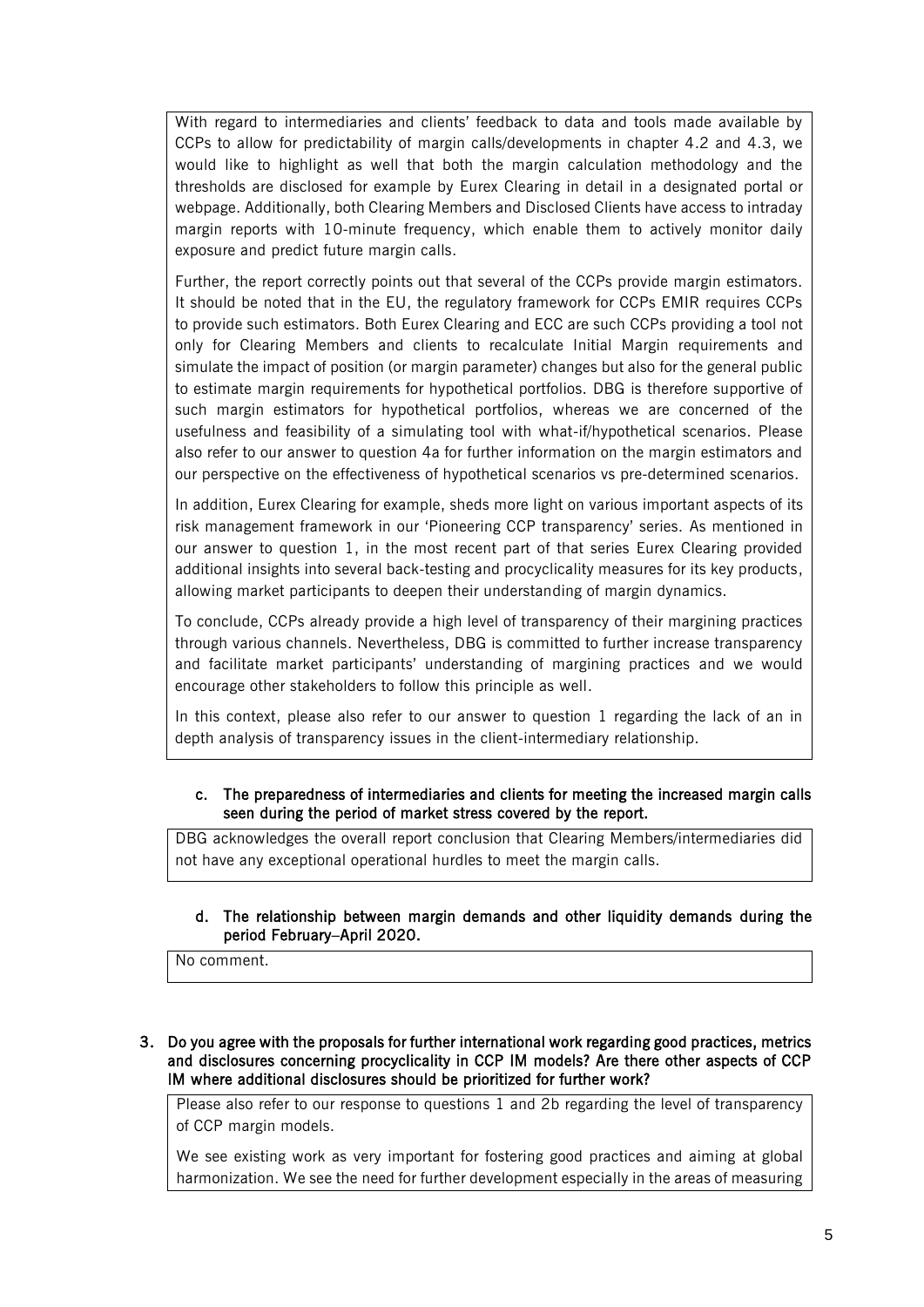procyclicality, defining policy goals in the context of those measures and increasing transparency regarding such measures.

We further recognize that different asset classes or portfolio structures may have different levels of baseline procyclicality (procyclicality before any APC measures are applied). Thus, we see benefit in having an upfront discussion whether the policy goal is to bring margins to a common maximum absolute level of procyclicality or whether the policy goal is for APC measures to eliminate at least a certain proportion of baseline procyclicality. In our view, the latter approach would better accommodate a wide spectrum of asset classes, trading strategies and portfolios.

We would therefore support an approach that would ensure alignment of APC policy outcomes on a global level, building on regular disclosures of agreed procyclicality metrics and a CCP framework that sets and annually reviews target values for those metrics.

In addition, as alluded to in our answer to question 1, we recognize the need of increased transparency of the CCPs to the public about its intraday margin practices including but not limited to how often and at what time the exposures are evaluated and in what circumstances does a CCP issue intraday margin calls (whether following a specific schedule or event-driven by uncollateralized exposures).

- 4. Does the report identify appropriate aspects of transparency in centrally and non-centrally cleared markets for further international work, including identifying data gaps, enhancing disclosures to clearing members and increasing margin model transparency?
	- a. What specific areas of transparency would be most helpful? What (if any) are the barriers to providing those points of transparency?

Please also refer to our response to question 1 regarding the level of transparency of CCP margin models.

DBG considers that aspects of transparency from a CCP perspective are rightfully detected in the areas of providing data for full margin replication to both Clearing Members and Disclosed clients and providing Margin Calculators for portfolio margin requirement estimation. It should be noted that EU regulation already requires EU CCPs to make margin simulators available.

The report also considers the possibility of a new category of tools to allow for simulation of margins not only for a hypothetical portfolio but also for hypothetical scenarios. These capabilities, while an interesting theoretical consideration, would likely fail to achieve the objective. Margin simulations may involve hundreds of thousands of risk factors. Even if CCPs would come up with a way to inject the hypothetical market data feed, market participants would need to set up such scenarios for each risk factor affecting their portfolios, which may easily scale up. It may also provide only an illusory increase in transparency as such transparency will only be available to the most sophisticated of Clearing Members, thus failing those who were identified in the report as being relatively more affected by procyclical margin behaviour, i.e. clients. Importantly, development cost of such a tool allowing hypothetical calculations under so many degrees of freedom would likely increase cost of clearing, as CCPs would seek to pass on the costs on market participants.

A reasonable alternative would be for CCPs to provide simulations how margins for their key products would evolve under a few pre-determined scenarios: some focusing on replay of history like Lehman default or Covid-19 and others tackling hypothetical jumps in market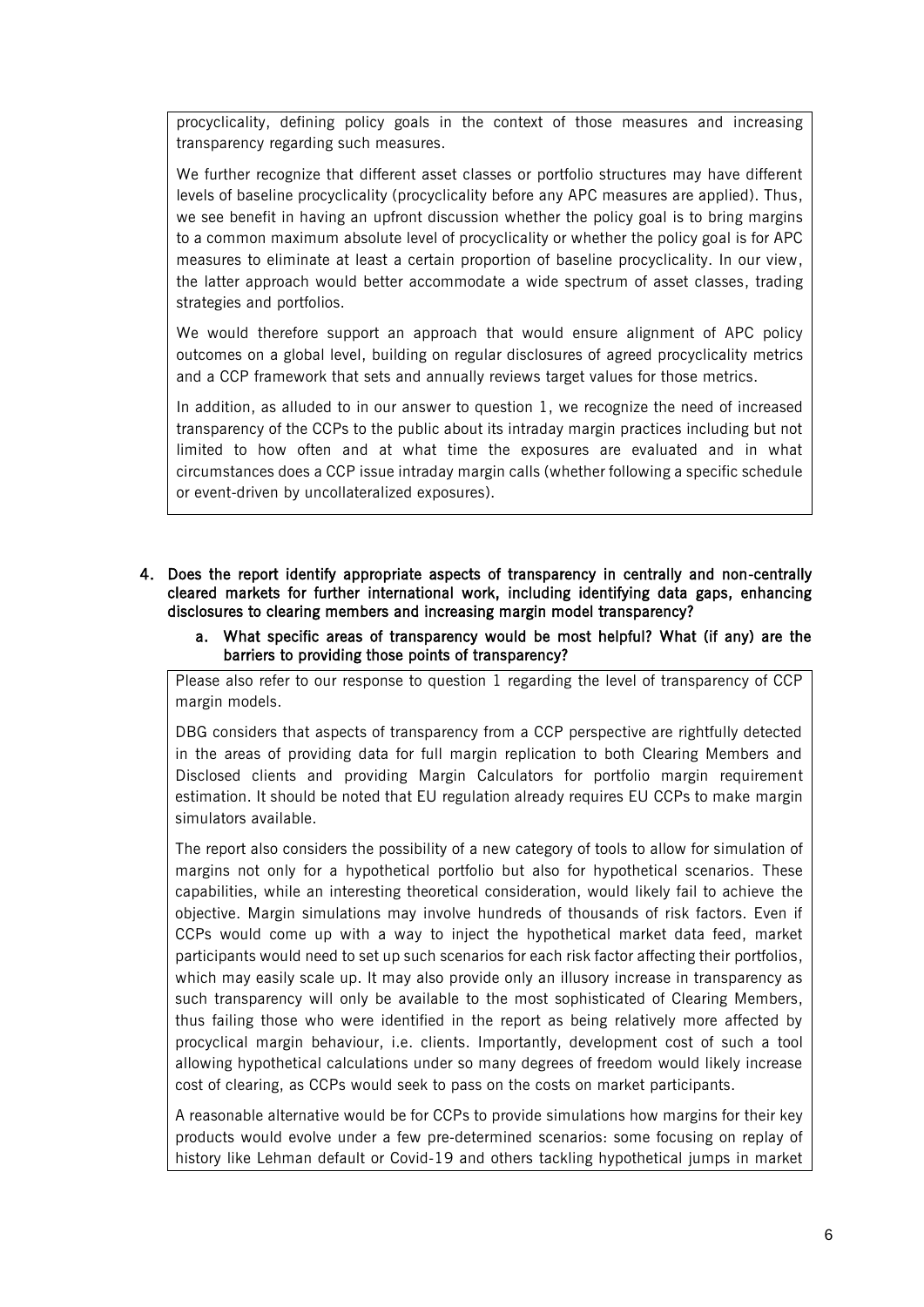volatility. These simple disclosures would provide insights into margin model responsiveness under the scenarios which are easy to grasp for a wider audience.

In case of event driven CCPs intraday risk management, the scope of transparency requirement goes beyond the formerly mentioned. Providing intraday margin reports across various levels of reporting and on a 10-minute time frequency gives full transparency into margin developments during the day and possible margin call drivers enforcing the margin call predictability. Secondly, disclosing operational CCP practices such as thresholds for issuing intraday margin calls further supports transparency and predictability. From our point of view, there are no noticeable barriers to providing transparency to Clearing Members and we support any further open discussion in defining key aspects of CCP transparency or facilitating market participants' understanding of CCP margin models.

#### b. Should any other areas of increased transparency be considered?

Please refer to our response to questions 1, 5 and 6 regarding the need of more available data in the uncleared space.

5. Do you agree with the proposals for further international work to enhance liquidity preparedness in the NBFI sector, including the development of appropriate liquidity metrics and disclosures, analysis of liquidity provision robustness and expanded information sharing between intermediaries and clients? Have the proposals identified all key aspects of NBFI sector liquidity preparedness which should be included?

DBG would generally agree, and would consider further work in that direction as a helpful step to ensure more available data in the uncleared space that would allow for a better understanding of market participants' liquidity preparedness and level of leverage. The recent example of Archegos illustrates that there is not sufficient information available at this stage, rendering further work in this area useful.

6. Do you agree with the proposals for further international work to evaluate data gaps in regulatory reporting by banks and non-banks? Are there particular data gaps you would identify as being of material importance? If so, please provide any supporting information and data to the extent feasible.

DBG would generally agree and refer to the answer to question 1 regarding the need for more reporting and transparency in the uncleared space to allow for a comprehensive analysis.

7. Does the report identify appropriate proposals for further international work on streamlining VM processes in centrally and non-centrally cleared markets? Should any other aspects of VM processes be included in this work?

DBG acknowledges that intraday margin calls bear an asymmetrical nature. For market participants, it is particularly problematic having offsetting exposures at different CCPs. Funding losses at one CCP without receiving profits from other results in additional liquidity needs. Collateral shortfalls enforced via intraday margin calls have strict timelines, while collateral surpluses can be trapped at CCPs until the next end-of-day processing. There are different approaches to the latter, and we encourage discussions aiming at defining a possible solution space. However, we would like to stress one more point relevant for future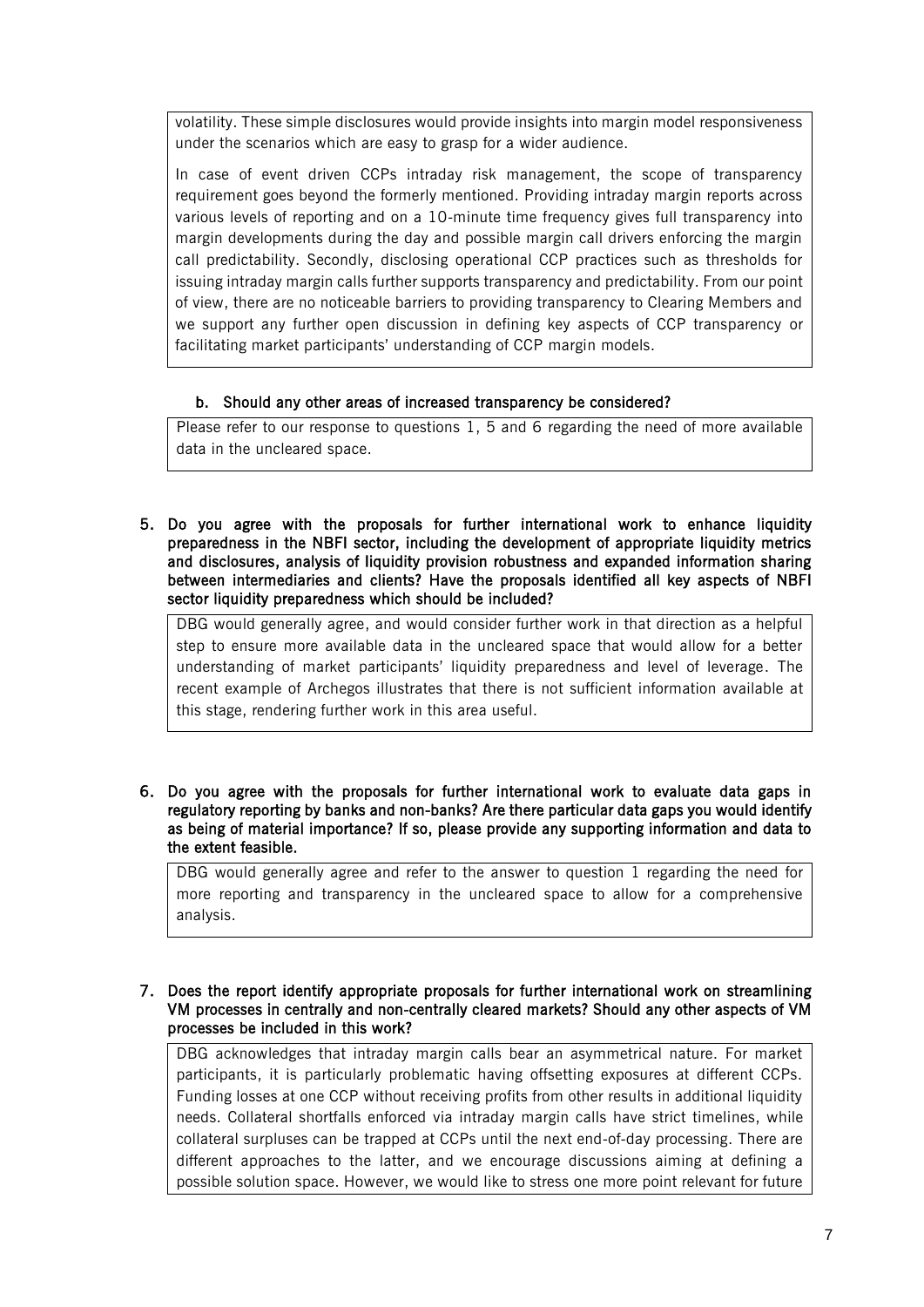discussions on Variation Margin settlement frequency. It certainly has its drawback for market participants if liquidity is trapped in CCPs until the next day, but on the other hand if CCPs allow, like Eurex Clearing does for example, for intraday variation margin losses to be collateralized in non-cash collateral the intraday liquidity burden can be eased. Passing through variation margin intraday in cash would however abolish any possibility to fund variation margin losses with non-cash collaterals or to net them with other advantageous margin changes. From our point of view, this results in a significantly higher number of transactions and reduces netting effects. Secondly, as variation margin can only be settled in product currency, paying out profits requires also enforcing variation margin losses in possibly illiquid product currencies during the trading day. Thirdly, Eurex Clearing allows for collateral withdrawal intraday within operational cut-off times, which have been extended as far as possible. Lastly, adhering to intraday variation margin payouts would presume scheduled intraday margin call runs which, in our opinion, do not present a superior mode of intraday CCP Risk management as it leaves high exposures for CCPs in between the runs, especially during volatile times.

8. Does the report identify appropriate proposals for further international work on the degree and nature of the responsiveness of CCP IM models to market stress? Should any other aspects of CCP margin models be included in this initiative?

DBG would like to acknowledge several elements suggested in the report that highlight the diversity of model choices for CCPs which vary depending on asset classes cleared, the variety of anti-procyclicality control tools available and used by CCPs as well as the variety of factors that affect the size of margin calls. Taking into account those varieties, we would see the need for ensuring a data-driven, outcomes-based approach on a global level. As per our answer to question 3, we believe that further work in measuring procyclicality, defining policy goals in the context of those measures and increasing transparency regarding such measures would be useful, building on regular disclosures of agreed procyclicality metrics and a CCP framework that sets and annually reviews target values for those metrics.

9. Do you agree with the proposals in the report to evaluate the degree and nature of responsiveness of non-centrally cleared IM models to market stresses, remediation of IM shortfalls and the level of disclosure of non-centrally cleared IM model performance? Should any other aspects of non-centrally cleared IM models be included in this initiative?

DBG would generally agree and would welcome further analysis of non-centrally cleared models as visibility of exposures and of the performance of IM models in the uncleared space remains limited, where anti-procyclicality measures are not applied and the full rollout of margin requirements has been repeatedly delayed. Please also refer to our response to question 1 regarding the availability of data in the uncleared space and our perspective on the report's analysis of non-centrally cleared IM model performance.

10. Are there any other important aspects not covered by the report which should also be prioritized for further international work or policy development?

DBG would recommend to the joint working group to additionally assess backtesting practices by both centrally cleared and non-centrally cleared models (e.g. the